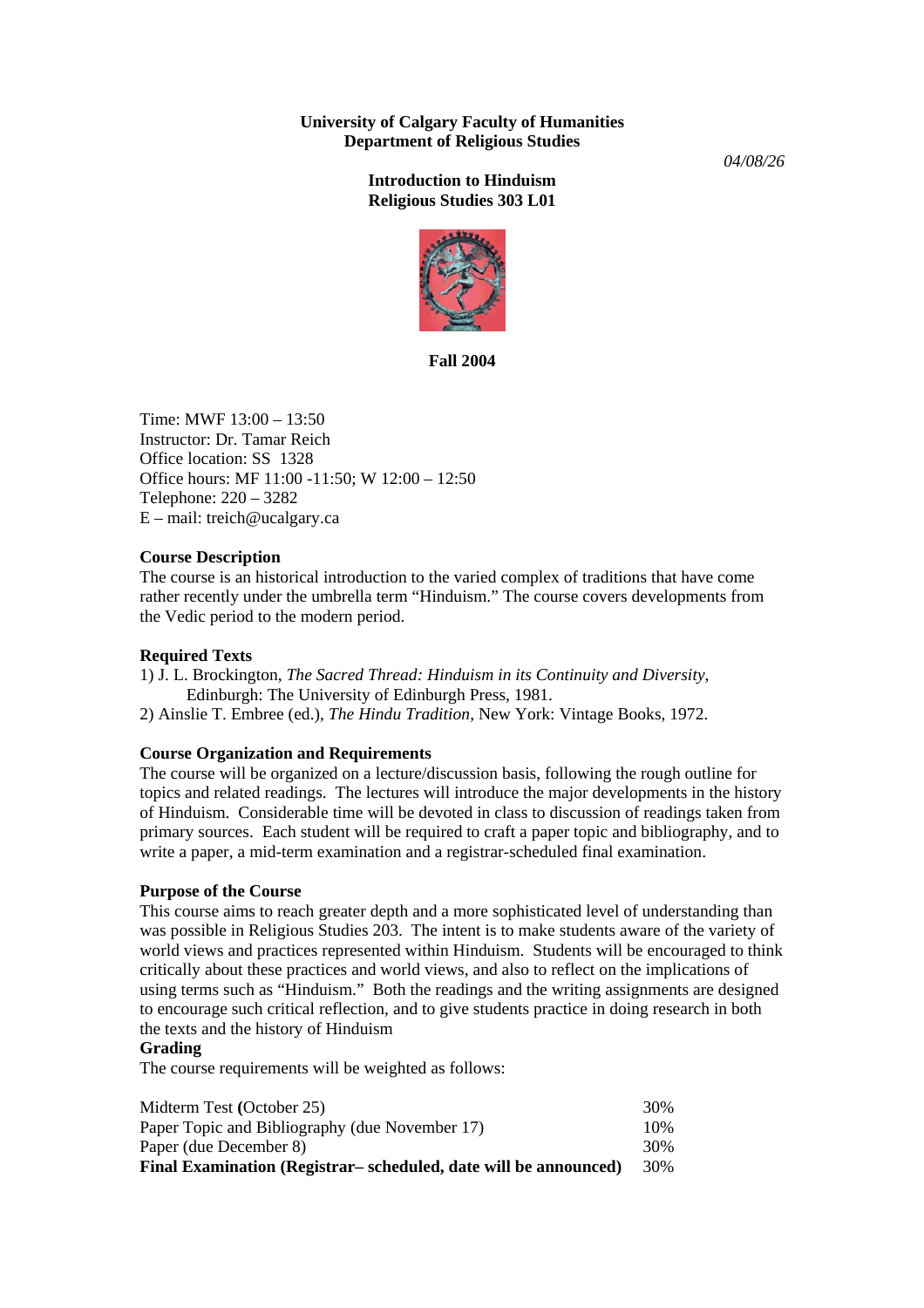| $\epsilon$ ronowing number and letter grade scheme. |  |            |  |           |  |         |  |
|-----------------------------------------------------|--|------------|--|-----------|--|---------|--|
|                                                     |  | $100 - 96$ |  | $95 - 90$ |  | 89 - 85 |  |
|                                                     |  | 84 - 80    |  | 79 - 75   |  | 74 - 70 |  |

 $C+$  69 - 65 C 64 - 60 C- 59 - 55  $D+$  | 54 - 53 | D | 52-50 | F | Under 50

A numerical mark will be given for each course requirement. A letter grade will be assigned on the following number and letter grade scheme:

N.B. All written assignments will be graded with regard to both form and content.

#### **Office Hours**

My office is located in the Social Sciences building, room 1328. Office hours are Monday and Friday  $11:00 - 11:50$ ; Wednesday  $12:00 - 12:50$ . Feel free to approach me after class, and to come to my office during office hours to discuss any issues that may arise. If you can not make it to my office hours, you are also welcome to contact me via email or telephone.

#### Recording of lectures:

 Recording any part of any lectures in any form must first approved be by the instructor in writing and is for individual private study only. See current Calendar, Tape recording of Lectures.

#### Academic Honesty:

 Students should be familiar with University regulations regarding academic integrity; see relevant pages in the current University Calendar.

#### Academic Accommodation:

 If you are a student with a disability who requires academic accommodation and have not registered with the Disability Resource Centre, please contact their office at 220-8237. Students who have not registered with the Disability Resource Centre are not eligible for formal academic accommodation. Once registered, please discuss any upcoming tests/examinations with the instructor two weeks before the scheduled date.

#### Safewalk Program :

 "You don't have to walk alone...." Call 220-5333 and a member of the Safewalk Team will walk you to your car, the LRT, or any destination on campus. Safewalk is available to all students, staff and faculty any time of the day or night. Look for the Campus Security Help Phones located throughout the University. Please don't hesitate to call!

## Withdrawing from courses:

 Please note the information regarding withdrawals and fee refunds in the Academic Schedule of the current University Calendar.

#### Gnosis:

 Gnosis is the Religious Studies Student Club. For membership or more information please email: [gnosis@ucalgary.ca](mailto:gnosis@ucalgary.ca) or visit http://www.ucalgary.ca/~gnosis.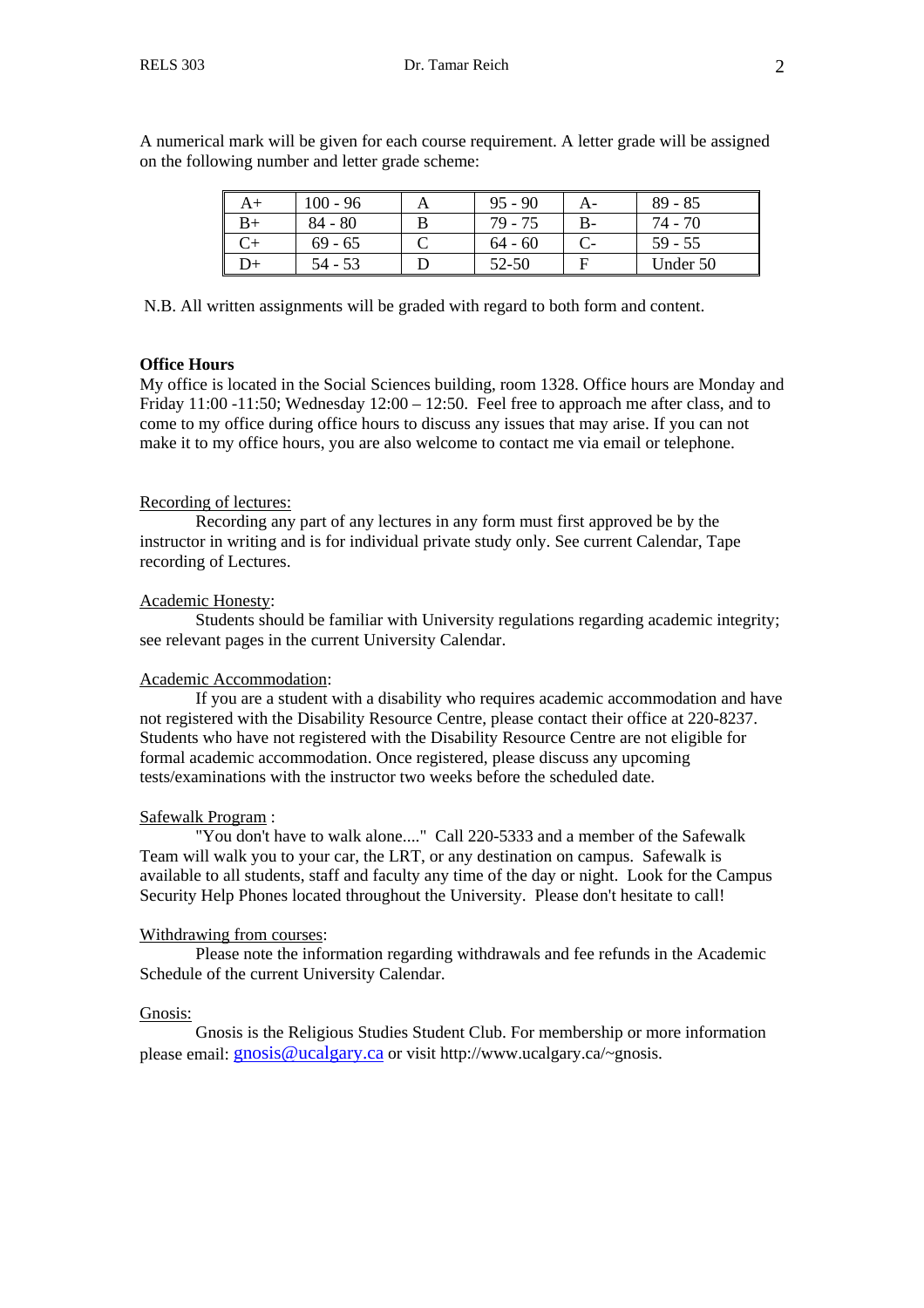# SCHEDULE



| Date                                                              | Topic                                                                            | <b>Brockington</b>                                                        | Embree |
|-------------------------------------------------------------------|----------------------------------------------------------------------------------|---------------------------------------------------------------------------|--------|
| Week One<br>September 8<br>September 10                           | Introduction<br>Prehistory                                                       | pp. $1 - 28$                                                              |        |
| Week Two<br>September 13<br>September 15<br>September 17          | Harappa Civilization<br>The Early Vedic Period<br>Vedic Society                  | pp. 3 - 23<br>pp. $33 - 47$                                               |        |
| <b>Week Three</b><br>September 20<br>September 22<br>September 24 | <b>Impersonal Trends</b><br><b>Impersonal Trends</b><br><b>Impersonal Trends</b> | pp. $29 - 50$<br>pp. 23-31<br>pp. $48 - 65$                               |        |
| Week Four<br>September 29<br>October 1                            | September 27 Theistic Trends<br><b>Theistic Trends</b><br><b>Theistic Trends</b> | pp. $51 - 73$<br>pp. 101-132<br>pp. 136 - 150                             |        |
| Week Five<br>October 4<br>October 6<br>October 8                  | <b>Unorthodox Movements</b><br><b>Unorthodox Movements</b>                       | pp. 74 - 91<br>pp. 132-135                                                |        |
| Week Six<br>October 11<br>October 13<br>October 15                | Thanksgiving<br>Orthodox Synthesis<br>Orthodox Synthesis                         | pp. $92 - 94$<br>pp. 70 - 100                                             |        |
| Week Seven<br>October 18<br>October 20<br>October 22              | Orthodox synthesis<br>Orthodox Synthesis<br>Orthodox Synthesis                   | pp. 94 - 112<br>pp. 180 - 207<br>Time to start considering paper topic!!! |        |
| Week Eight<br>October 25<br>October 27<br>October 29              | Midterm<br><b>Sectarian Developments</b><br><b>Sectarian Developments</b>        | pp. $113 - 129$                                                           |        |